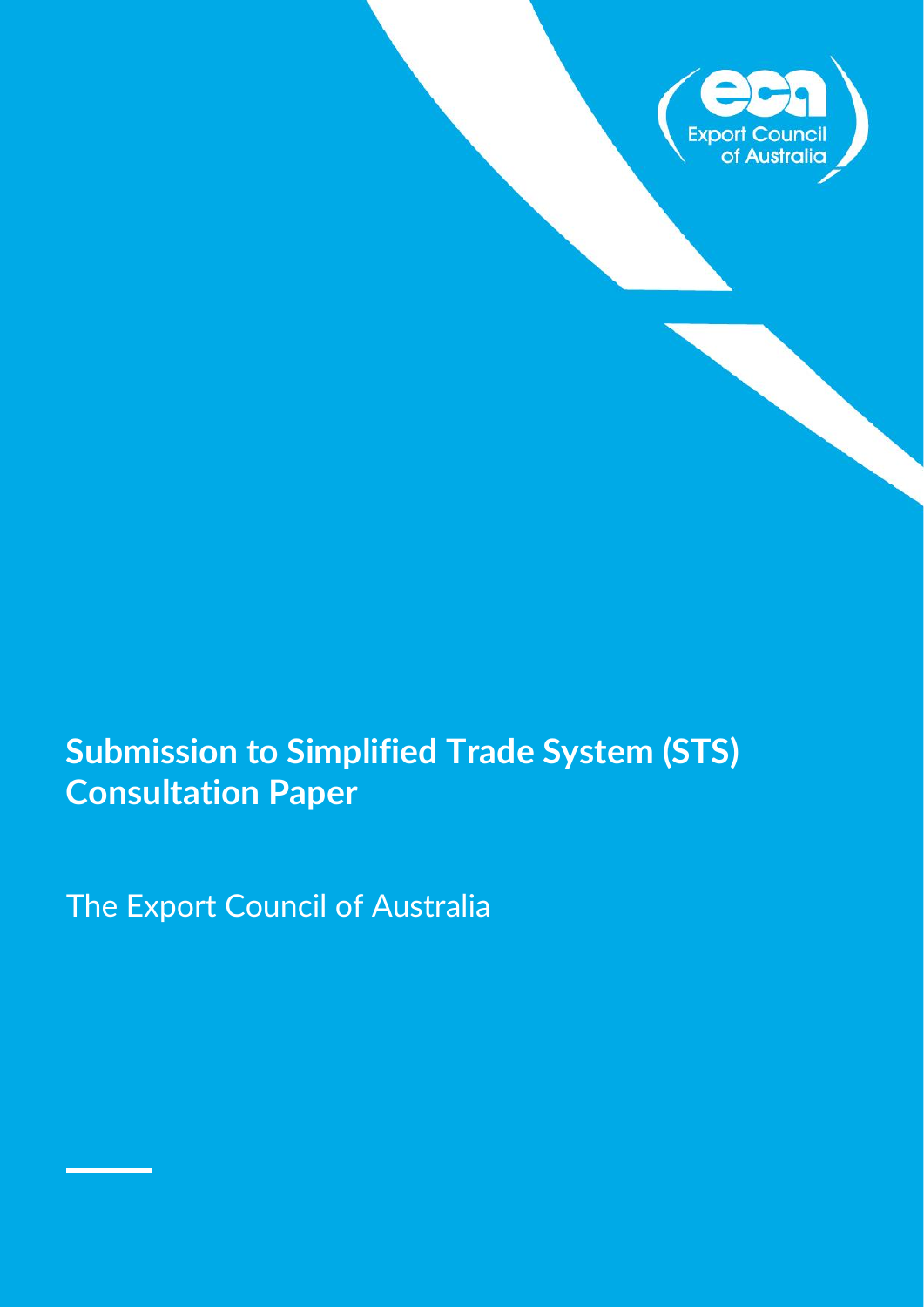

# ABOUT THE EXPORT COUNCIL OF AUSTRALIA

The ECA is a not-for-profit, member-driven organisation. Its purpose is to support Australian entrepreneurs and firms in undertaking international business.

## **What does the ECA do?**

The ECA supports its members through various efforts, including:

- 1. Providing updated information Members are alerted to news and reports, including on government policies and regulations, as well as market conditions.
- 2. On-going capacity building Exporters and importers benefit from tailored training to build on their knowledge and skills, as global rules and practices change, trade patterns shift, and technologies develop.
- 3. Advisory services Exporters and importers can get immediate insight on pressing challenges and questions, such as on licensing, clearances, access to finance and trade agreements.
- 4. Creating ecosystems Facilitating crucial business relationships help exporters and importers progress opportunities, including with sourcing materials and new ideas, getting things stored and delivered, and channelling financial transactions.
- 5. Advocating on behalf of members Members' views and concerns are articulated to government partners. Effective and sustainable solutions are best reached through collaboration with governments and other stakeholders.

### **Who are ECA's members?**

The ECA's membership covers a wide range of industries and sectors. Its members are individuals, small, medium, and large enterprises.

Export Council of Australia details:

| <b>ABN</b>     | : 98 004 378 287                                             |
|----------------|--------------------------------------------------------------|
| <b>Address</b> | : Level 17, 9 Castlereagh Street, Sydney NSW 2000            |
| Phone          | $(02)$ 8243 7400                                             |
| Website        | : www.export.org.au                                          |
| Contact        | : Tamara Oyarce (National Trade Policy and Research Manager) |
| Email          | : tamaraoyarcelopez@export.org.au                            |
| Phone          | $:(+61)$ 415 097 880                                         |
|                |                                                              |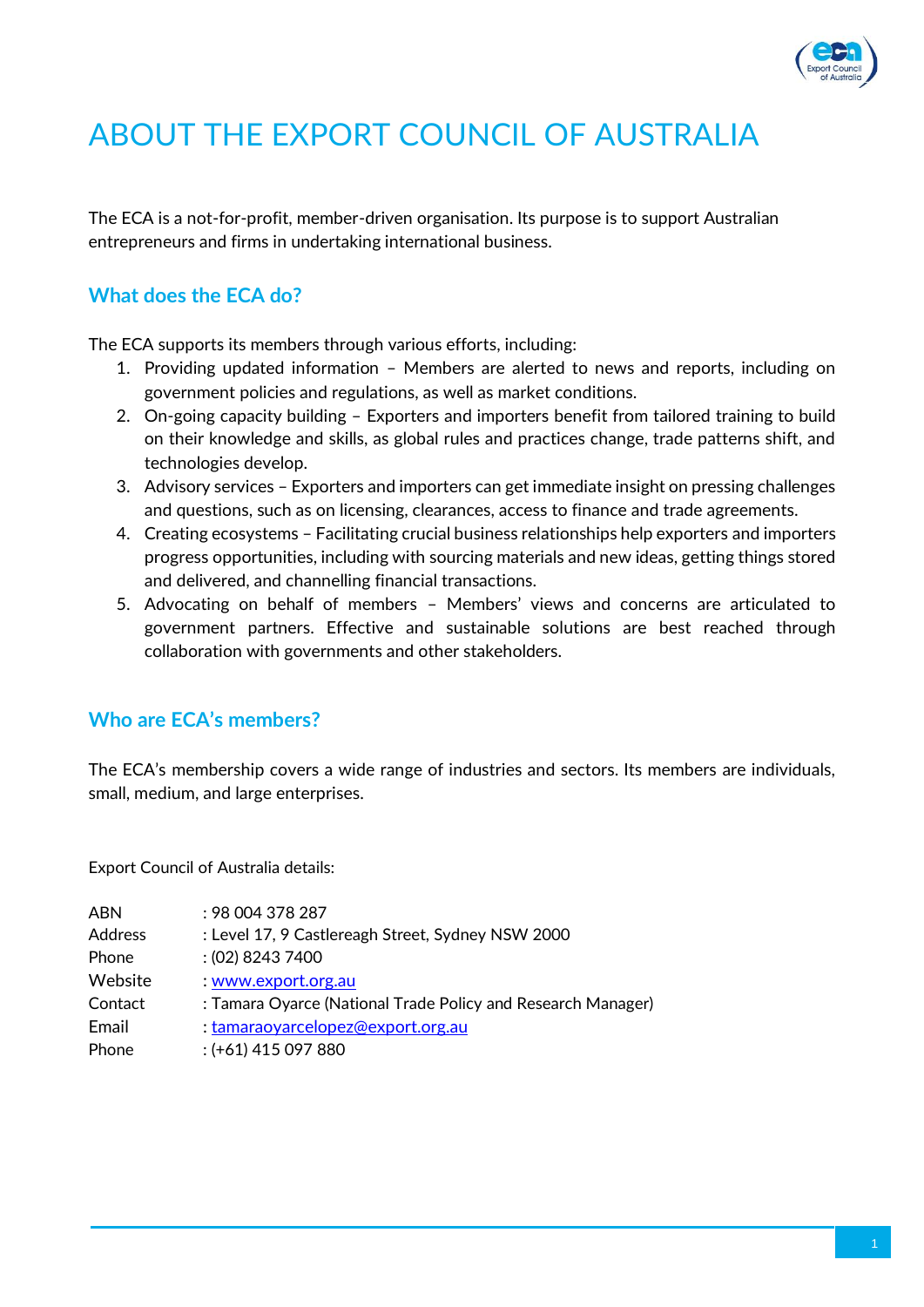

## **Submission to Simplified Trade System (STS)**

## **Consultation Paper**

The Export Council of Australia is the peak industry body representing Australian exporters and importers engaged in international trade. We engage with a diverse range of businesses, from micro to large enterprises along a range of industries.

The Export Council of Australia (ECA) welcomes the opportunity to make a submission to the Simplified Trade System (STS) Consultation Paper. The ECA strongly believes that a simplified, paperless, and truly digital trade system would increase trade and stimulate the economy.

Our responses to the present submission are based on our views, reflecting the insights and input of hundreds of exporters and importers we support and collaborate with on a daily basis.

### **General**

• **What are the major pain points for your business to get your product to, from and across the border?**

While the ECA does not engage in export/import per se, our members do.

A key pain point across the board for exporters and importers no matter their size or industry, is that currently the same information for an export or an import transaction is requested repeatedly. There is duplication of the nature of information and documents requested by different government agencies that interact in the supply chain. This issue is also present with others who are part of the trade supply chain (stevedores, freight forwarders, shipping lines, etc). This duplication makes an already complex process even more cumbersome and creates delays that impact exporter's ability to fulfill orders and contracts accordingly.

#### • **Where and how do you believe the cross-border trade system can be simplified?**

Cross-border trade can be simplified by integrating all the different processes and steps into a whole of government system, so that 'the tell us once' motto can be materialised.

In a well-integrated and simplified system, an exporter<sup>a</sup> will be able to book a vessel container, transport, permits, authorities for export and do trade paperwork from the same platform following streamlined processes, and each transaction will feed into a central system which will have oversight and management of that data. Currently, there are different systems that co-exist and don't talk to each other creating unnecessary delays, frustration and missed business opportunities.

<sup>&</sup>lt;sup>a</sup> This can be managed directly by the exporter/importer or using the help of freight forwarders or relevant others to whom these processes and activities can be outsourced to.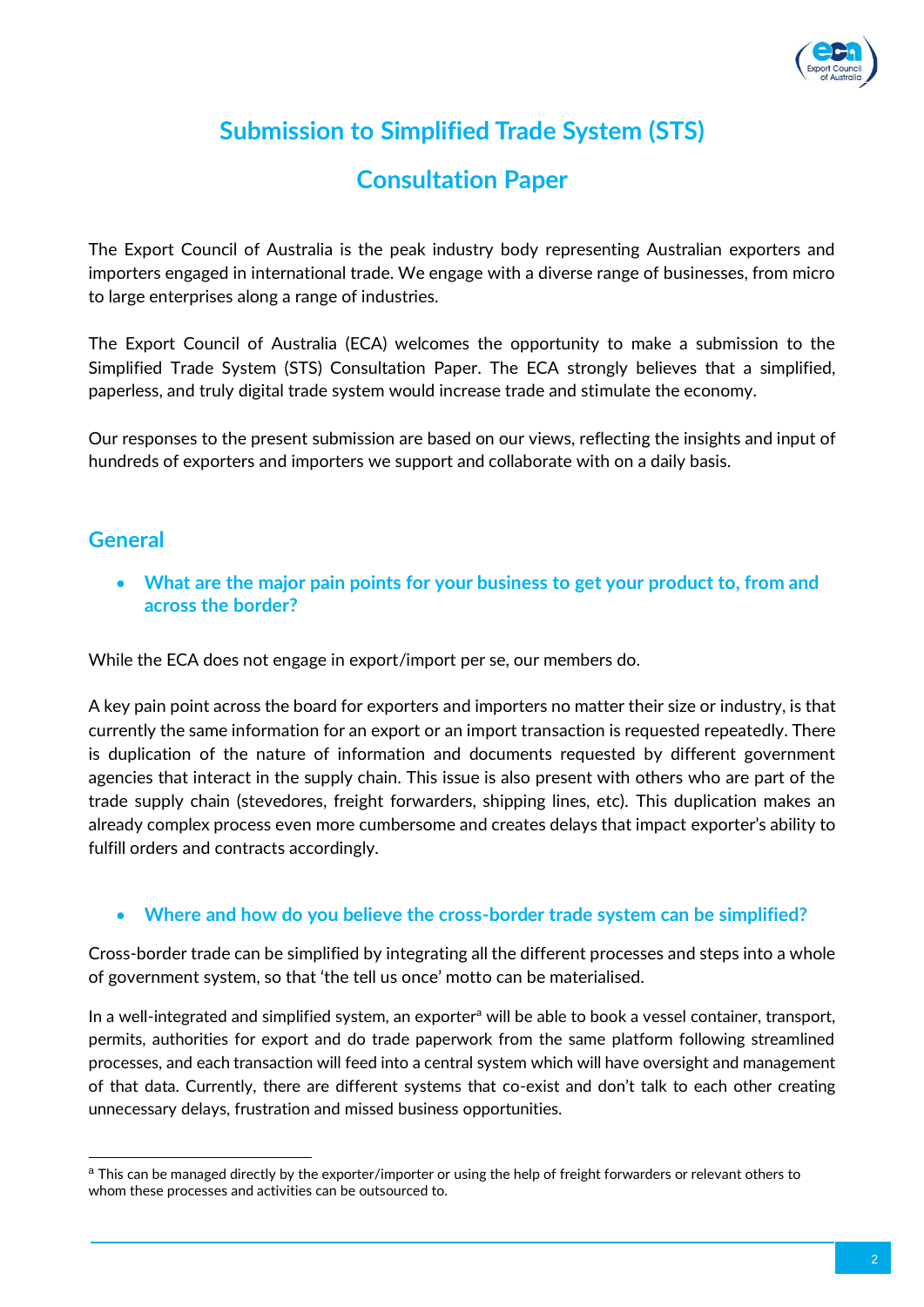

In a simplified and integrated system, information and data will be digitalised and accessible by key actors along the supply chain, who can access the information in a secure way and keeping its integrity.

In designing a simplified trade system, we need to take into consideration that many exporters and importers outsource key processes of the supply chain to freight forwarders. Freight forwarders have the knowledge to fast track the process and ability to manage and sort parts of the supply chain that exporters/importers do not have time to do. If the aim is that exporters/importers do the process themselves, the system will need to be simpler, intuitive, and connected across key parts of the supply chain.

The ultimate goal will be to have a robust, integrated, and simple system which will allow its integration into a more sophisticated single window system, that will allow to connect a domestic trade system with international trade systems.

## **1. Reviewing red tape**

• **Which government processes or regulations could be improved (made simpler, more integrated, or less duplicative)?** 

Australian exporters, especially SMEs, continue to face a heavy administrative burden and increasing costs in support services, especially costs in moving goods through the supply chain.

All government-controlled process that apply to exports/imports needs to be managed by the STS, including but not limited to DAWE processes, TGA processes, etc. Establishing one portal for all that information would reduce the number of resources and time exporters and importers spend seeking information.

#### • **Which government requirements take the most time to meet and what impact does that have on your business?**

For exporters and importers using e-commerce channels simplification is urgently needed. In the Asia-Pacific region, e-commerce (especially B2B) is expected to reach US\$1.3 trillion by 2023<sup>1</sup>.

In addition, around 57 per cent of online shoppers are now purchasing beyond their borders. If Australia's internal trade processes and costs continue to lag behind competitor countries, Australian SME exporters and importers will find it difficult to capitalise on this (e-commerce) opportunity.

#### • **If available, please provide data on the time taken to complete these processes/regulations, and/or the costs to your business.**

Before an Australian exporter could even think of shipping its product abroad, or to import inputs for manufacture, it needs to deal with multiple agencies to secure the necessary clearances.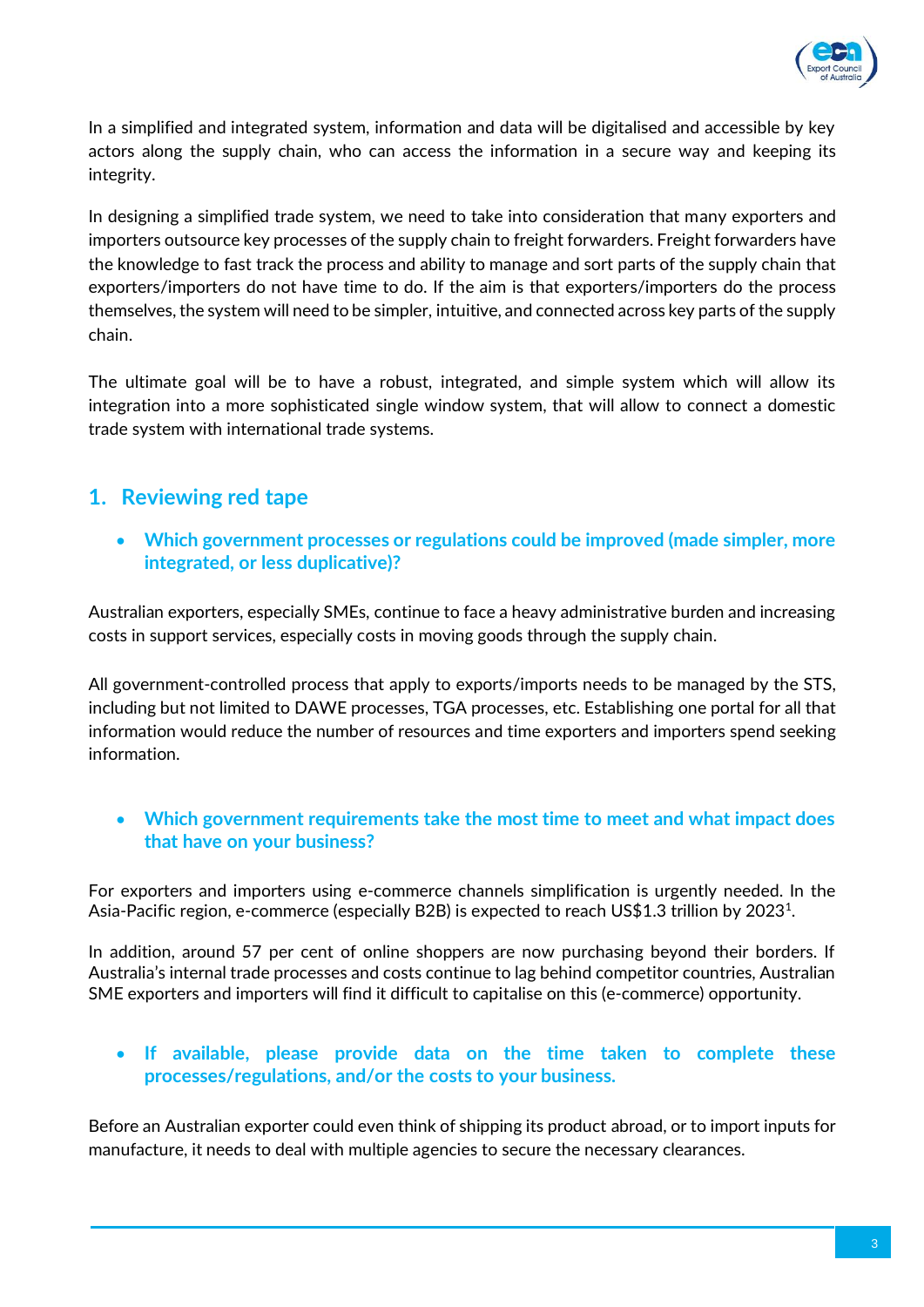

The paperwork involved is neither small nor straightforward. According to the World Bank, it takes Australian exporters 7 hours to satisfy documentary requirements, compared to the OECD average of just over 2 hours. In terms of costs for such compliance, Australian exporters have to pay \$264, while the OECD average cost is just \$33. Consequently, Australia ranks poorly at 106th in the World Bank's Trading Across Border index<sup>2</sup>.

For certain goods, such as fruits and vegetables, exporters can face up to 12 audits per year from the Department of Agriculture, Water and Environment (DAWE), as well as other regulatory bodies.

These regular audits are important in maintaining registration as a food exporter. The individual audits cover the same ground and could therefore be rationalised and reduced in frequency, including through an adoption of a risk-based approach by the Department of Agriculture and more reliance on industry audits. While charges for individual audits are not excessive, the time spent for preparations and disruption of core business become burdensome, especially for smaller exporters.

## **2. Digital transformation**

• **Which part/s of your trade processes are still using paper and/or scanned documents and attachments to emails?**

Many SMEs exporters still use digital systems that are basic and mainstream such as Microsoft Word or Excel and scan documents and attachments to emails. Generally, more sophisticated software packages are costly and SME exporters don't have the resources to afford the costs of these software or the resources and capabilities to utilise them within their workforce.

As there are different levels of digital and technological literacy and resources that are utilised across exporters, a mapping of the current systems and processes can help map potential synergies and connecting points for a future simplified and integrated system.

#### • **What technology changes have you incorporated or seen as a result of the COVID-19 pandemic that you would like to continue?**

The Covid-19 pandemic has worked as a catalyst for urgent change as businesses had to reconfigure the way they operate to be able to continue trading while trade restrictions and supply chains disruptions are still in place.

The comfort previously provided by holding a paper-based document has become a hindrance, forcing businesses, Governments, and trade related agencies to take action. At the ECA we worked with several exporters and importers who have pivoted their operations and shifted to a digitised system, to be able to continue their operations. Digitisation and digitalisation have become key in business strategy particularly for exporters who had to pivot to new markets and had to learn to operate in new ways in the context of the COVID-19 pandemic.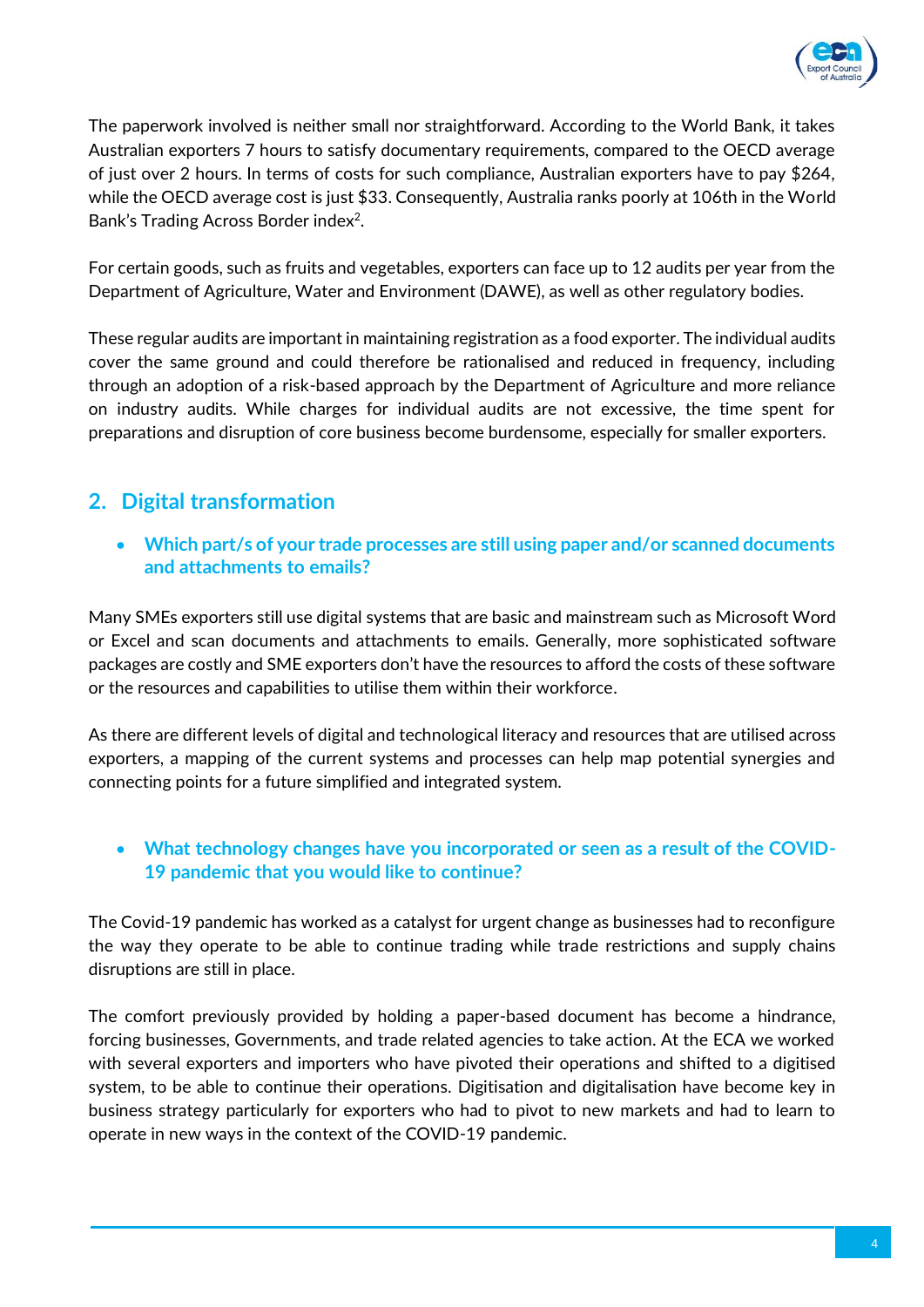

#### **Digitisation & digitalisation**

Given the potential of Blockchain as a key tool for digitalisation, businesses, industry associations, software developers, academics, governments, and intergovernmental organisations must work hand-in-hand to assess the practical and legal implications of the technology and to develop collective solutions to existing challenges. This is particularly true when it comes to international trade.

Blockchain could make international trade smarter, but smart trade requires smart standardisation – and smart standardisation can only happen through cooperation<sup>3</sup>. If we succeed in creating an ecosystem conducive to the wider development of Blockchain, international trade could well look radically different in a decade time.

Standardisation will require agreement across sectors and agencies on the input of information, harmonisation of standards and legal and regulatory adjustments at the national level.

From finance, including trade finance, to customs and certification processes, transportation and logistics, insurance, distribution, intellectual property (IP) and government procurement, possible applications of Blockchain encompass a diverse set of areas related to international trade.

In using this blockchain-based, decentralised approach, transactions can become more cost effective and offers scalability without the need for expensive data exchange infrastructure, lowering barriers to the adoption of paperless cross-border trade.

While the technology opens interesting opportunities to enhance the efficiency of several processes and cut costs in these areas, it is not a solution that will fit all businesses involved in trade.

Australia has already a range of businesses across industries who are using Blockchain based solutions to monitor their supply chain and facilitate digital trade. Those businesses should be consulted and integrated in the discussion, to assess and determine best practice and learn from their practical experience.

While Blockchain can open doors, if used as a mainstream system it will require in-depth risk management and governance protocols, to ensure the interoperability of the system, but also to give access to SME businesses who might not have the resources or capabilities yet to understand and leverage on this technology. A thorough education and upskilling process will be required to level access to digital technologies for SME importers and exporters.

#### • **What changes would you like to see to government systems and what impact could this have on your business?**

Paperless trade will have to be bound within a 'paperless trade ecosystem' with the legal/regulatory and technical frameworks in which paperless trade transactions can take place (e.g., digital customs systems, electronic single window facility, e-port management systems).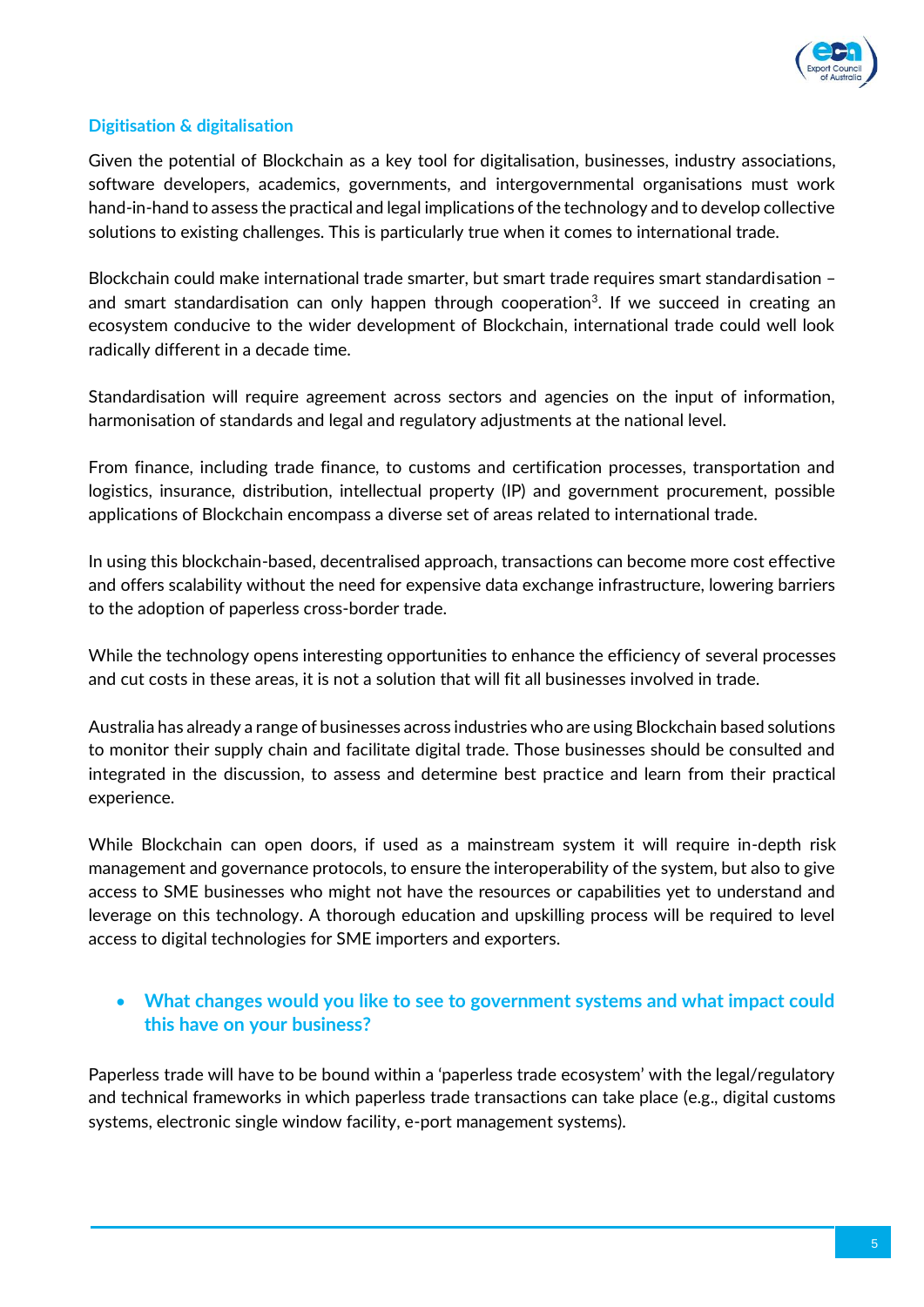

A paperless trade ecosystem would boost certainty for consumers, guaranteeing the quality, provenance, and ethical standards of the goods they buy. It would provide greater certainty for importers and exporters, by guaranteeing processes, standards, and supply chain reliability.

With the right regulatory and legal environment and enhanced provision of information, especially for the nearly 50,000 small and medium sized (SME) exporters, $4$  Australian exports can make an even greater contribution to Australia's economic performance.

#### • **What aspects of a 'tell us once' digital service would have the biggest impact on your business and why?**

Currently importers and exporters must deal with multiple regulatory authorities when importing or exporting goods. Remarkably, trade-related regulatory requirements are administered and enforced by more than 30 agencies at the federal level in Australia, as well as some at the state and territory level. So far there is very little administrative coordination among the various agencies and the linkages between them have not been automated.

A 'tell us once' digital service will be a key development in the way Australian businesses involved in trade operate, with flow on effects into the supply chain. Trading information would need to be provided to government only once, and regulatory agencies would receive and respond to user requirements through the interface. Efficiency gains would be realised through a substantial reduction in compliance costs incurred by businesses importing and exporting goods, with savings ultimately flowing through to the consumer.

While some international studies estimate up to 50 per cent savings in compliance costs with a tell us once/single window system<sup>5</sup>, potential savings for Australian traders are yet unknown as the design of the Australian model is yet to be determined.

At the international level, the concept has most recently been driven by the WTO's Trade Facilitation Agreement<sup>6</sup>, which came into force in February 2017. Article 10(4) of the agreement advocates the establishment of national single windows to enable traders to submit data requirements through a single-entry point to regulating authorities.

A 2018 Australian industry-funded study<sup>7</sup> found that, while implementation of a trade single window may be the ultimate goal, Australia needs to first establish the groundwork for such a system by seeking to improve coordination and cooperation among agencies. While everyone agrees that such coordination is critical, there is no agreement on 'how' this should be achieved. The problem is nested in the patchy mentality of regulatory agencies —everyone agrees that coordination is essential, but nobody actually wants to be coordinated- as they don't know 'how' that will look like and the impact to their agencies and processes.

Designing and establishing a comprehensive and encompassing STS that tailors to the needs of ALL exporters and importers. The system can be designed according to the needs and wants of key industry sectors according to the domestic market needs, with the capacity to scale up and integrate in the international context of simplified trade.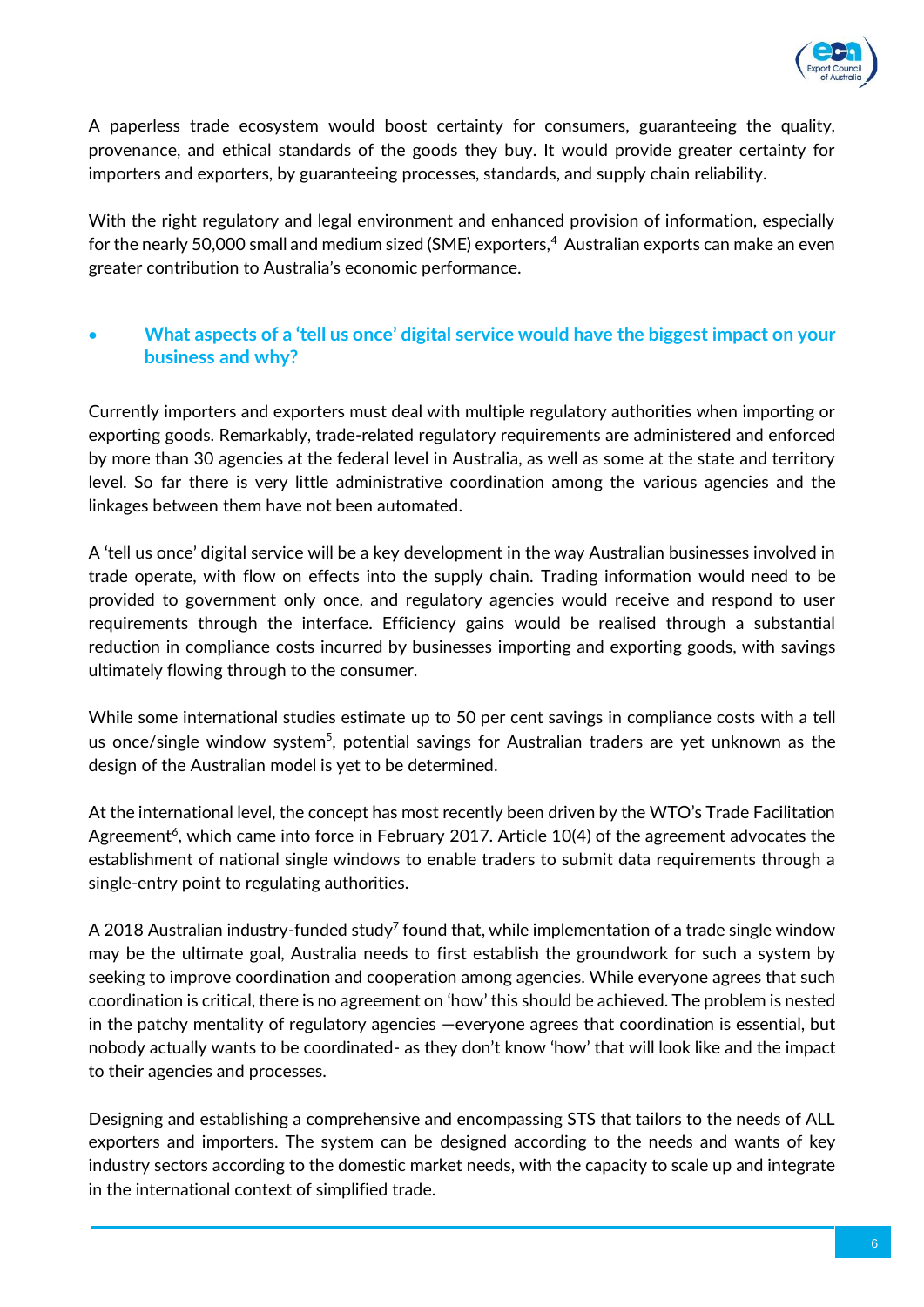

## **3. Data**

#### • **How can the government make information requirements clearer or less duplicative?**

Government can make information requirements clearer and simpler by designing an integrated system where systems and agencies talk to each other, and the data collected and stored in the process is well protected and managed. In using a simplified trade system that leverages on digital technology, one key risk is the use or misuse of data provided by different participant in the trade ecosystem. This is a key concern for exporters/importers and how this is managed, and the assurance given to business can be critical in the willingness to adopt the simplified trade system

While data sharing is central for the functioning of a digital and paperless trade system, cybersecurity and governance will be key to ensure the safety and reliability of the data sharing and storing systems.

For strategic and privacy reasons, exporters and importers might feel reluctant to share key data points into a digital system they might not have oversight or control over. This can lead to mistrust and reluctance of businesses to take part in the digital trade ecosystem.

To build trust (whether a Blockchain based system or other DTL is used) the system will need to address cybersecurity issues, encompass security architecture, cybersecurity governance, privacy, vulnerability scanning, and the continuity of the system.

Clear governance of data sharing across government agencies should be established and available for businesses to review and understand. Clear protocols, a proper regulatory environment with checks and balances will also need to be implemented, together with responsible agencies who are to have oversight over the data protection.

This will require a concerted effort at the National level and an in-depth mapping of government agencies and others who might have access and ownership of the shared data points.

## **4. Federal, state and territory governments**

#### • **What is currently working well in interactions across government jurisdictions that could be expanded or replicated?**

Domestically, there are a range of agencies that participate in the trade supply chain and all trade participants—exporters, government agencies, banks, forwarders, logistics, etc.— will need to be part of the simplified trade system to guarantee its success. Also, there is the need to integrate and incorporate all the existing programs and systems that States, and territories have implemented or are planning to implement (e.g., Brisbane Port Trade Community System, which is already in operation; NSW Freight Community System which is currently being scoped; the National Freight Data Hub where a prototype is being trialled; and the NSW Freight and Logistic Hub which is currently being discussed).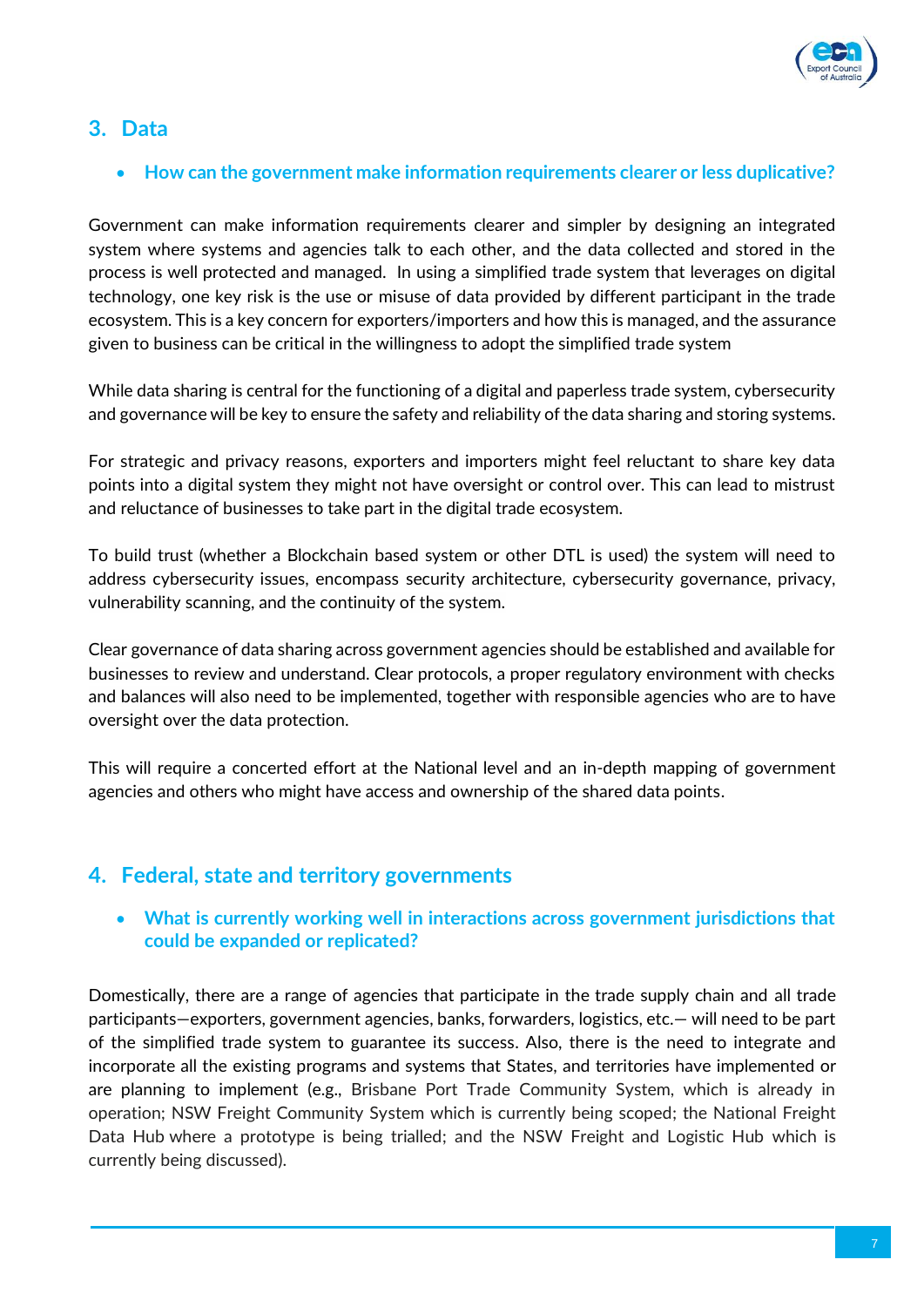

Extensive cooperation and coordination between public and private sectors will be needed. Importantly, alignment across Government agencies at the Federal, State and Territories level will be critical to secure the stability and reliability of a simplified trade system that impacts businesses across Australia.

This will also require the Federal Government to review and adapt legal and regulatory frameworks to clarify the recognition and acceptance of electronic documents including those held in blockchains as legal equivalents to paper-based sources. Legal and regulatory changes will need to be enforceable and applicable across States and Territories and their respective agencies.

A clear agenda of legislative and regulatory reform will need to be mapped and consultations with industry and businesses will be vital to tailor the legislation to the needs and requirements of Australian businesses and the trade community.

At the same time, legal and regulatory frameworks will need to be reviewed to align with international standards, for Australia to be part of the broader international digital trade system.

In an increasingly global world, engaging internationally to influence the development of international rules and standards for digital technologies will ensure Australian businesses, workers and consumers have a competitive edge. Promoting Australia as a safe and stable place to do business will encourage investment and further digital trade agreements will open opportunities for Australian businesses $^8$ .

In the Asia-Pacific region, Australia has negotiated high quality rules to support digital trade through the Comprehensive and Progressive Agreement for Trans-Pacific Partnership, Regional Comprehensive Economic Partnership and through bilateral free trade agreements.

Australia must continue to engage at the bilateral and multilateral level to lead and influence the setting of norms, standards, and regulations for digital technologies. Without harmonised international standards Australian businesses may face higher costs of doing business if they need to comply with different standards for different markets.

## **5. Measuring performance**

#### • **Can you provide examples of metrics measuring cross-border trade?**

As mentioned earlier, while some international studies estimate up to 50 per cent savings in compliance costs with a tell us once/single window system<sup>9</sup>, potential savings for Australian traders are yet unknown as the design of the Australian model is yet to be determined.

While the benefits of a simplified trade system are clear, the associated costs should also be factored in. This approach will allow to measure performance based on key metrics that reflect the experience of businesses accessing and using a simplified trade system. Strategies for paperless and digitised trade should consider not only the costs of such a transition but also how the costs are to be shared among the parties in the supply chain. The major costs of the implementation are likely to be borne by traders. Two key issues should be considered: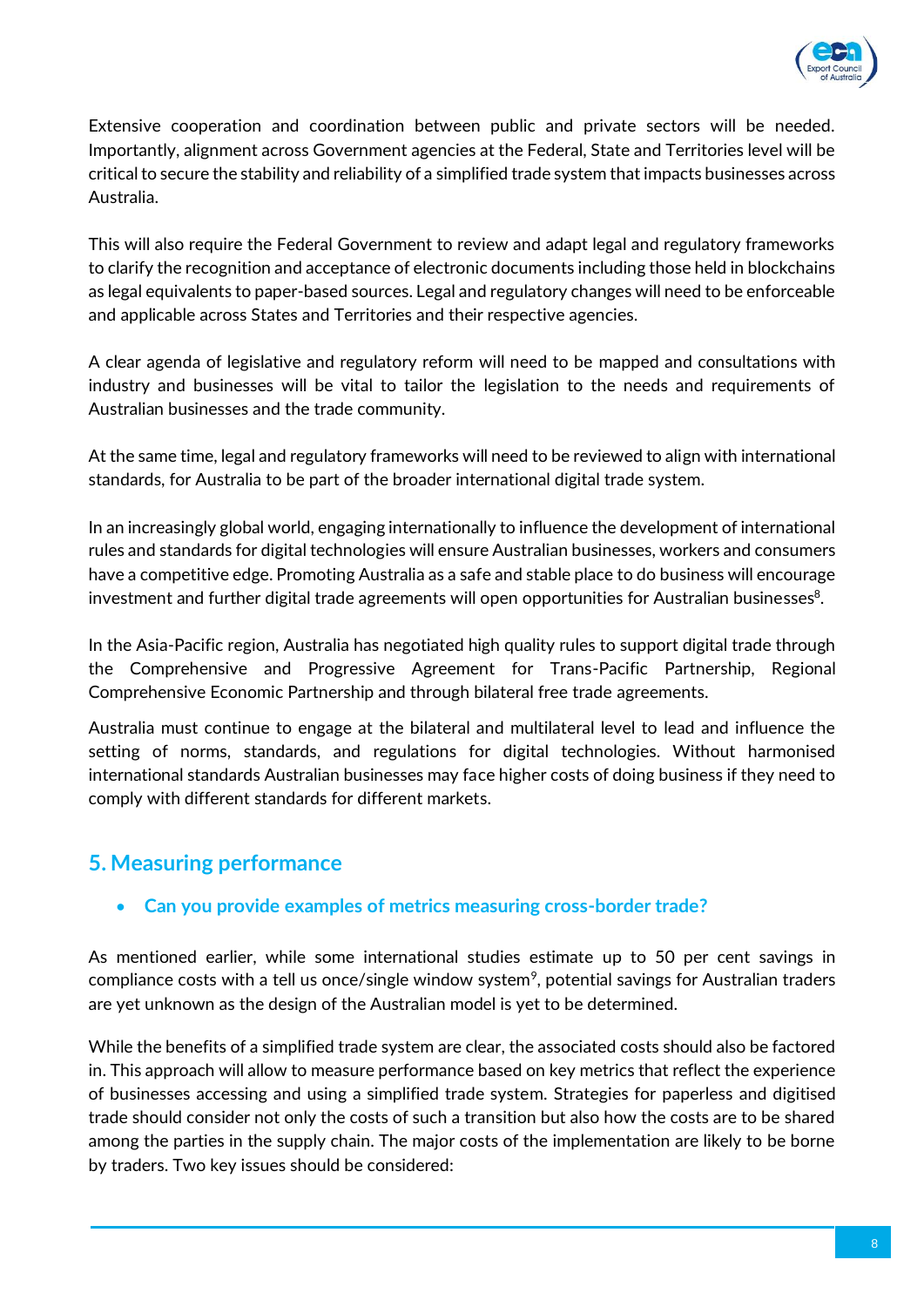

1. Companies will only adopt it if they see a clear net benefit. Companies must identify the benefits to ensure that these outweigh the initial investment costs and fees for participating in a simplified trade system. Given the low volume of their operations, there might be no net advantages to moving away from their existing systems for shipments and documentation.

If, however, Governments do see a net benefit, they could support small business by rewarding those who submit documents in electronic format, since it also helps to increase the efficiency of government processes. Companies and government organizations pioneering in paperless trade can play an important role in encouraging SMEs to use edocuments. Upskilling of SMEs and support for digitisation and digitalization will be critical for a simplified trade system to be implemented and followed.

2. A simplified trade system has characteristics of a public good; and its introduction is likely to imply both external costs and benefits. Traders constitute the supply side for electronic documents, as they are the source of most of the documents used in international trade. As a result, they must bear a large share of the implementation costs.

These costs include the initial implementation costs, maintenance, and promotional activities. On the other hand, we see numerous benefits accruing to the administrations and business partners who receive the electronic documents. These benefits can include fast information exchange, efficient data entry and processing, and increased security and compliance. But as long as the companies issuing the documents cannot partake of the benefits, it is unlikely that they will be keen to make the investment. Market mechanisms alone, therefore, may not be enough to see paperless trade being conducted on a global scale. The key stakeholders and beneficiaries must be prepared to contribute to initiating, sustaining, and managing the transition.

## **6. Innovation in the future trade system**

• **What innovations have you used or seen elsewhere – including those introduced in response to the COVID-19 pandemic - that would be valuable to continue?**

Digitisation and digitalisation has been the most impactful innovation in trade we have observed for both exporters and importers. This new way of working and engaging in international trade is here to stay and exporters and importers have shown willingnes to use more streamlined and technology based processes that have proven efficient and effective for them to continue carrying on with business despite the many challenges and disruptions since the start of the COVID-19 pandemic. Their willingness is dependent on the associated costs of implementing a new system.

Other innovations that Australian businesses have introduced (together with Blockchain and other distributed ledger technologies mentioned earlier) are the use of QR codes and bar codes as mainstream measures to track and trace products along the supply chain. Many exporters/importers also have integrated the use of apps where consumers and those involved in the supply chain can track and trace goods and products.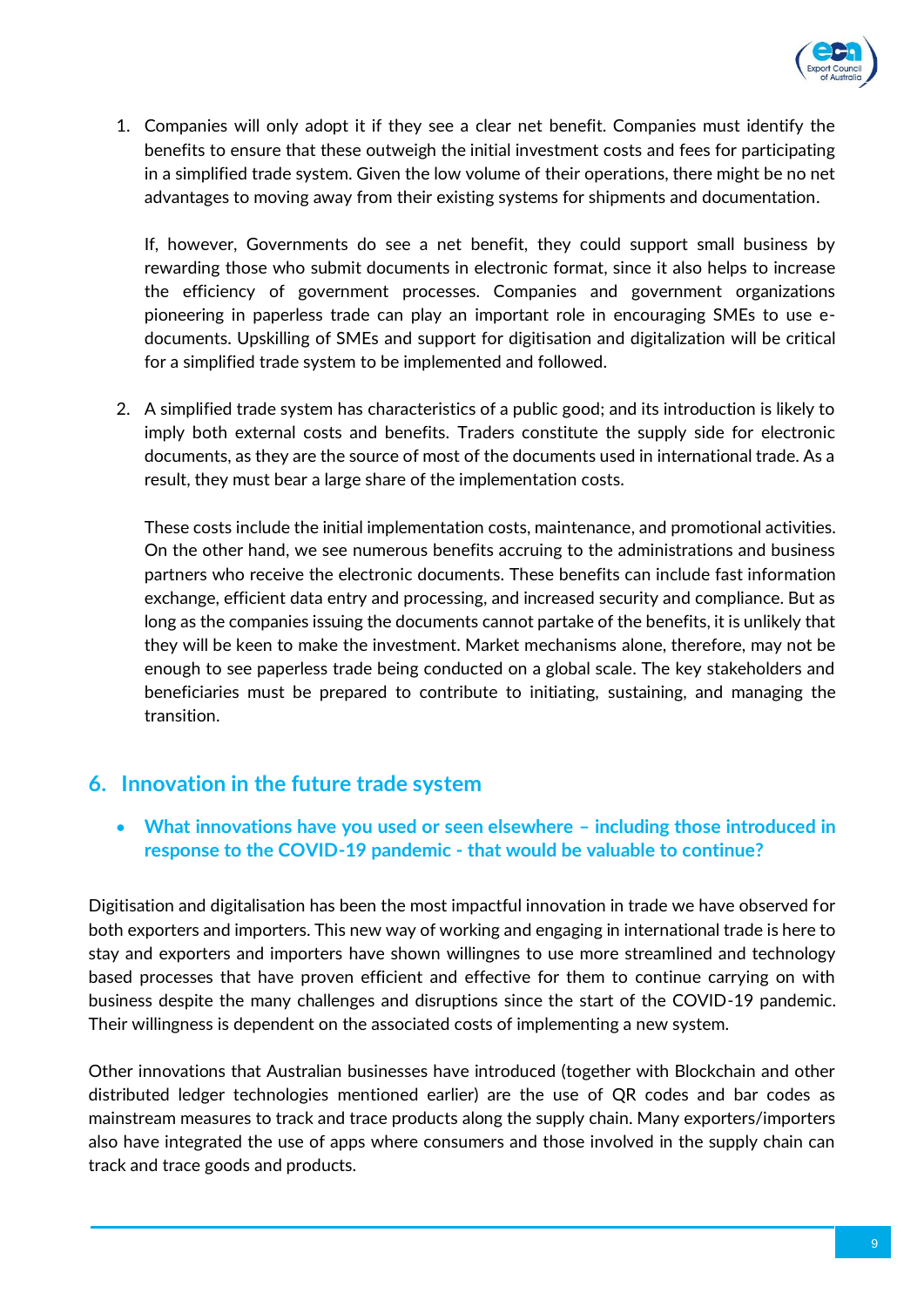

Another innovation is the use of online inspections, which bypasses the need for the physical presence of people, and can be conducted in a cost effective and streamlined manner.

Other potential innovations to support exporters and importers in the context of the implementation of a simplified trade system will be to make a hotline for urgent inquiries related to trade accessible and a chat box where simple questions can be answered, and more complex queries can be redirected to the relevant authorities.

## **Concluding remarks**

We commend Australia's Federal Government initiative in reviewing Australia's end-to-end trade environment to see how it can simplify regulations, systems, and processes for both importers and exporters. This materialises an initiative that we at the ECA have advocated for and worked towards for many years.

Timing is of the essence, as comparative examples, good practices and empirical examples we can learn from and model on abound. Australia needs to take a lead on a simplified trade system that firstly integrates the domestic trade context to quickly integrate with international trade partners who are also embracing the pathway to digitalisation. The Australian government needs to support SMEs to upskill and digitise their internal processes and gain understanding of the importance of a simplified trade system which will impact their operations and ultimately, their bottom line.

With more overseas opportunities than ever before, the challenge for Australia is to maximise the benefits of international trade and investment. To meet this challenge, Australia needs more trade and investment-capable companies to engage with these opportunities and trade modernisation and simplification is going to be a critical component to facilitating trade growth in Australia, particularly for SMEs. Maximising the benefits of international trade and investment is the shared responsibility of all levels of government, industry, the businesses directly involved in import and export, and the businesses that support them. Building this "trade ecosystem" that includes trade modernisation requires commitment and dedication from all parties.

The opportunities are before us. However, we must take appropriate and decisive action. If business and government can work in a concerted and strategic manner - as we have recently seen in some aspects of response to Covid-19- then Australia will pave a way towards the establishment of an efficient and encompassing STS that could enhance Australian businesses competitiveness in the 'new normal' of international trade.